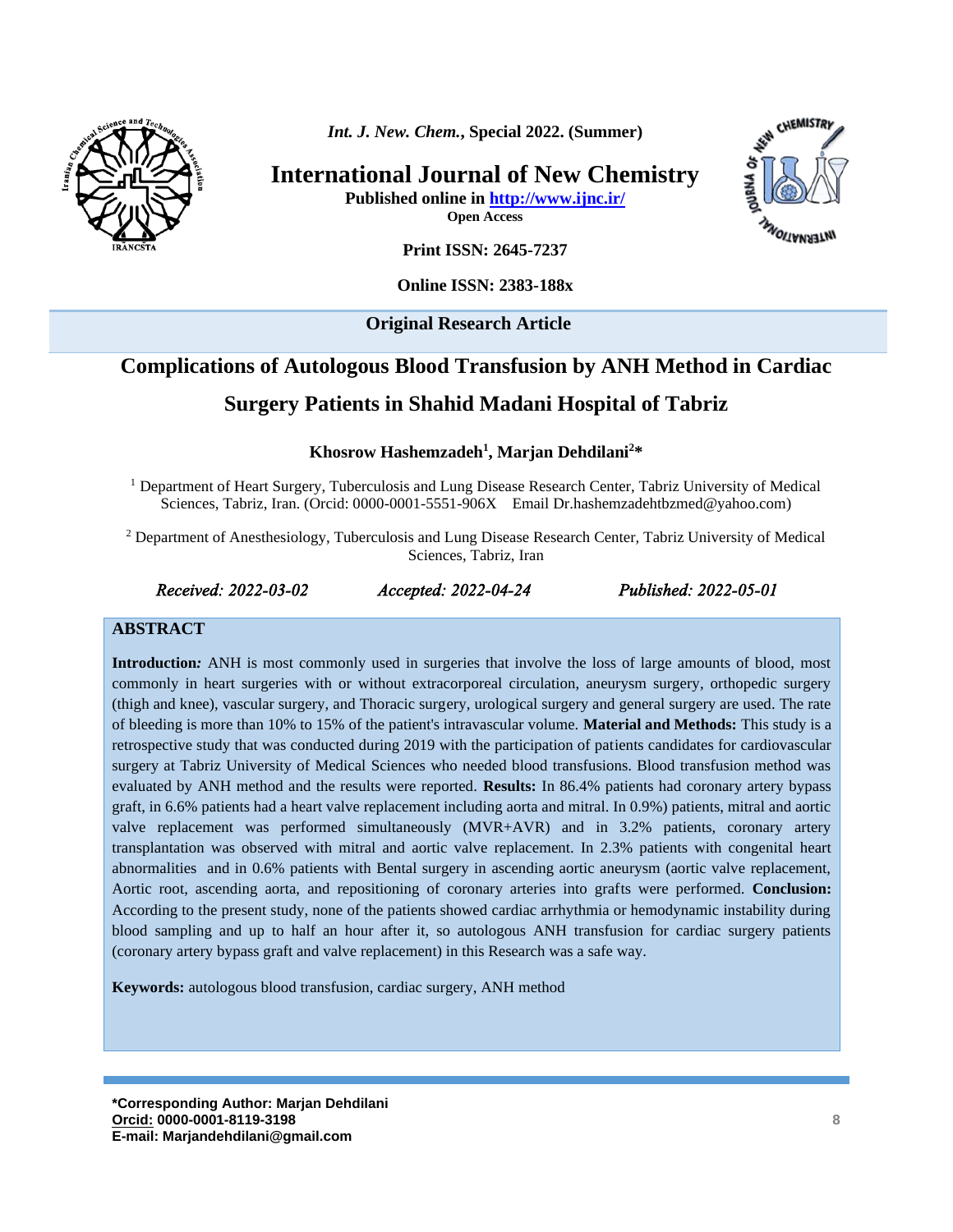# **Introduction**

One of the autologous or autologous blood transfusion methods is Acute Normal Blood Dilution (ANH), in which blood is collected shortly before surgery with hemodilution (blood thinning) and is a useful and cost-effective strategy. Preserves blood and blood products in patients who lose more than one liter of blood during surgery. This method reduces the need for allogeneic blood transfusions and the complications of the transfusion [1]. ANH is less expensive than preoperative autologous blood donation (PABD). Shortly after induction of anesthesia and before the onset of bleeding and surgery, the patient's own blood is drawn by ANH and a replacement fluid (crystalloid) is injected to maintain intravascular volume. Autologous blood can be returned to the patient whenever the patient needs it clinically or his or her hematocrit drops[2]. One of the potential benefits of ANH is the improvement in tissue oxygenation due to reduced blood viscosity and reduced contact with allogeneic (other) blood antigens and pathogens, and complications of blood transfusion. In addition, whole blood drawn from the patient contains coagulation factors and fresh platelets that are made available to the patient for re-injection. Since taking blood from a patient undergoing surgery can make him anemic, in this method the autologist must maintain the patient's hemodynamics (cardiovascular condition) and normalize his blood pressure with a replacement fluid [3]. (Normovolmic) and paid attention to his hemoglobin level. Preoperative blood sampling reduces blood loss during surgery [4]. ANH is most commonly used in surgeries that involve the loss of large amounts of blood, most commonly in heart surgeries with or without extracorporeal circulation, aneurysm surgery, orthopedic surgery (thigh and knee), vascular surgery, and Thoracic surgery (removal of one or all of the right or left lung), urological surgery (prostatectomy, cystectomy, and nephrectomy) and general surgery (limited bowel surgery and limited tumor resection) are used [5,6]. The rate of bleeding is more than 10% to 15% of the patient's intravascular volume. It should be examined.

#### **Material and Methods**

**Study design:** In a retrospective study, a three-day retraining course was held for cardiac surgery staff (specialist physicians and operating room nurses) at Shahid Madani Hospital (Tabriz University of Medical Sciences) and used various autologous blood transfusion methods,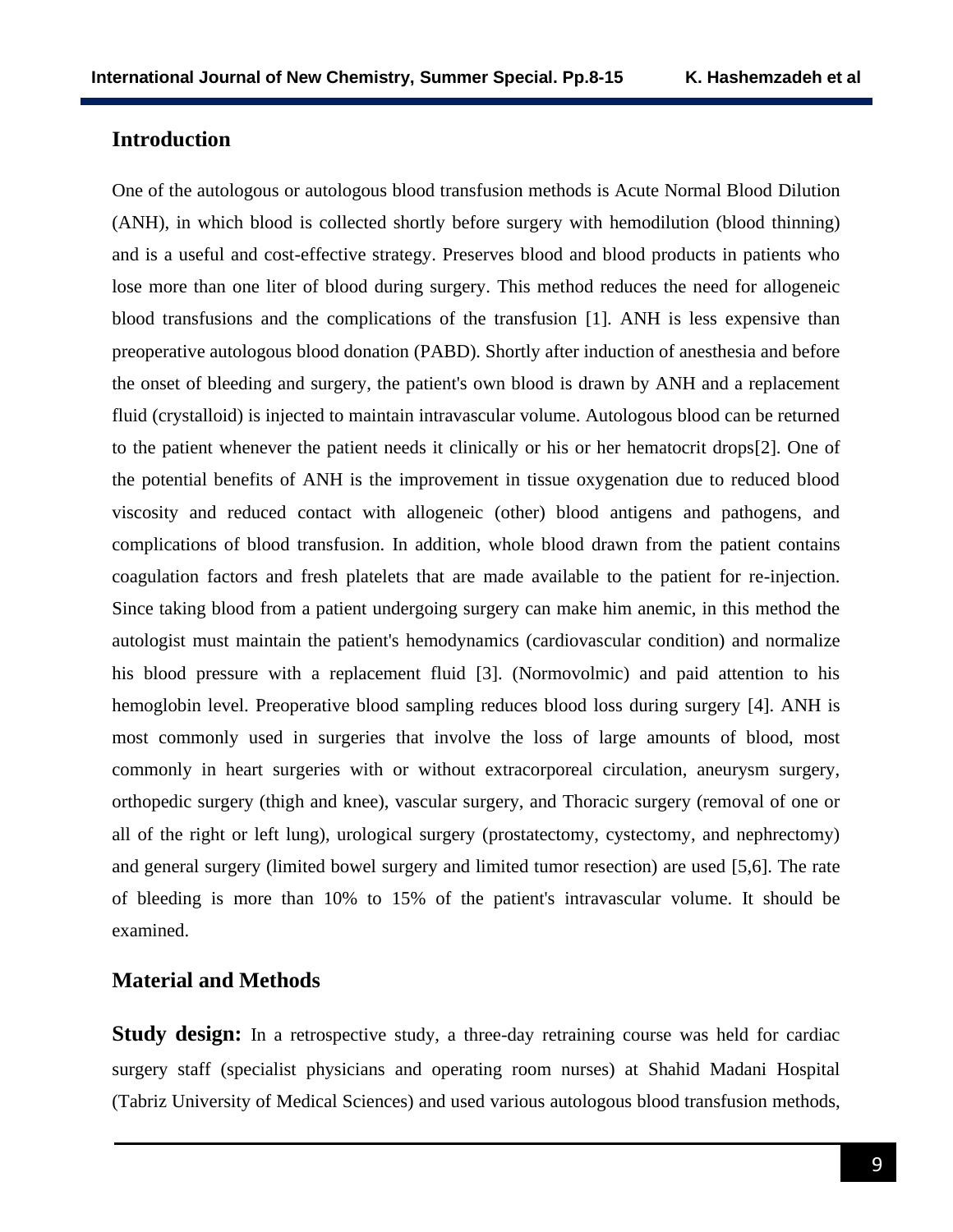including dilution method. Acute blood pressure with normal pressure or ANH received special attention.

**Inclusion and exclusion criteria:** Inclusion criteria included: Inclusion criteria included cardiovascular islet candidates, autologous blood transfusion and consent to participate in the study, and exclusion criteria also included blood transfusion during a recent month, history of allergies. Previous to blood, blood samples were homologous.

**Methodology:** Then the information of cardiac surgery patients (including age, sex, weight, type of surgery, hemoglobin, hematocrit, autologous blood sampling rate after anesthesia, blood sampling site, complications during blood sampling and up to half an hour after, stability and instability of hemodynamic status and Using a pump balloon) was sent to the autologous blood transfusion unit in Tehran province. This study was performed retrospectively on Tabriz blood transfusion. All data of cardiac surgery patients for whom autologous blood transfusion was performed by ANH method in the operating room were analyzed. Inclusion criteria included hemoglobin above 12, elective surgery, cardiac output of more than 45%, absence of any infection or kidney and lung disease, seizures, bleeding disorders, hematologic disorders and liver cirrhosis. In this study, adult patients underwent cardiac surgery after anesthesia and complete cardiovascular monitoring, a unit of autologous blood (450 ml) and blood weighing 5-8 kg mL/kg were taken and blood was taken for each ml. The patient was injected with 3 ml of crystalloid (Ringer). Their complications, including arrhythmias such as atrial fibrillation rhythm, abnormal ventricular rate, and unstable hemodynamics, were then assessed and recorded during blood sampling and up to half an hour later and was injected after surgery.

**Data analysis:** Then the information sent to these cardiac surgery patients to the autologous blood transfusion ward in Tabriz in 2019 was analyzed with 18 SPSS. Frequency tables, central indices and dispersion indices were used to analyze the data. This study was performed to evaluate the possibility of performing one of the autologous methods (acute dilution of blood with normal pressure) in different patients with heart surgery and its complications in these patients.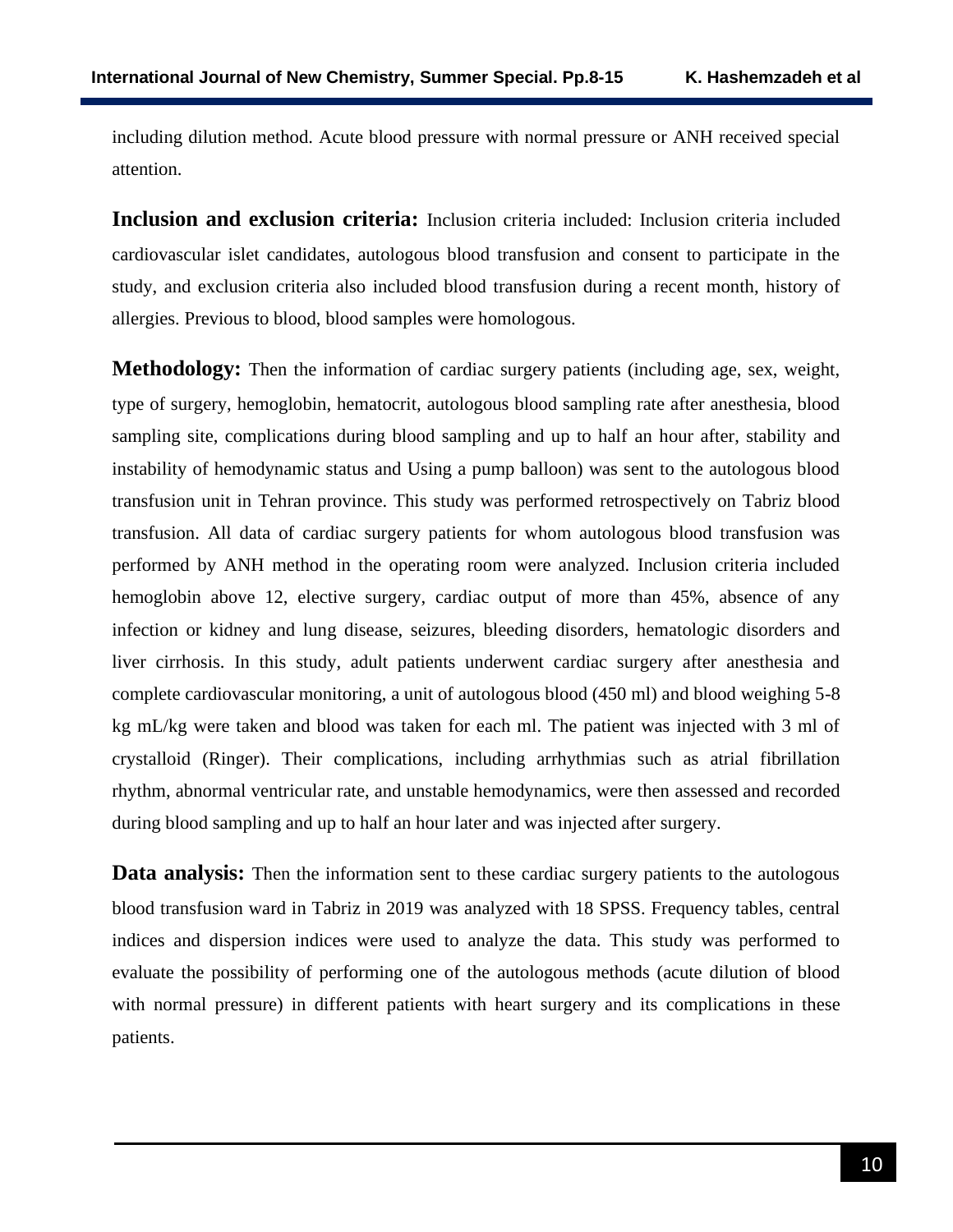**Ethical considerations:** This study was conducted after approval by the ethics committee of Tabriz University of Medical Sciences (NO: [IR.TBZMED.REC.1399.957\)](http://ethics.research.ac.ir/IR.TBZMED.REC.1399.957). Then the informed consent was completed by the participants and their information was used.

# **Results**

Complications during autologous ANH blood sampling (collecting the patient's own blood shortly after anesthesia and replacement with crystalloid and hemodilution) were evaluated in 308 heart surgery patients in 2019. Results were reported as mean ±standard deviation. These patients had a minimum of 14 and a maximum of 81 years with a mean age of 54.34±10.91 years. Among all patients, 296 (96.1%) were male and 12 (3.9%) were female. Their weight was reported to be between 42 and 102 kg with an average weight of 72.58±10.82 kg. The hemoglobin of these patients was between 13-21  $g/dL$  (15.07 $\pm$ 1.25) and their hematocrit was between 39-66 (46.18±3.75). In 278 (90.3%) patients, radial artery was used for blood collection and in 30 (9.7%) patients, venous blood was collected. The type of operation of these patients was heart surgery from which an autologous blood sample was taken. In 266 (86.4%) patients had coronary artery bypass graft, in 20 (6.6%) patients had a heart valve replacement including aorta and mitral. In 3 (0.9%) patients, mitral and aortic valve replacement was performed simultaneously (MVR+AVR) and in 10 (3.2%) patients, coronary artery transplantation was observed with mitral and aortic valve replacement. In 7 (2.3%) patients with congenital heart abnormalities (including tetralogy repair, fallopian tube defect, duodenal defect) and in 2 (0.6%) patients with Bental surgery in ascending aortic aneurysm (aortic valve replacement, Aortic root, ascending aorta, and repositioning of coronary arteries into grafts were performed. None of the patients reported cardiac arrhythmias or hemodynamic instability during blood sampling and up to half an hour after.

#### **Discussion**

This study showed that autologous (ANH) method can be used in different heart surgeries and patients tolerated this method well and in different heart surgeries such as replacement of one valve such as mitral or aorta, simultaneous replacement of two mitral valves and Aorta, simultaneous replacement of mitral and tricuspid valves, coronary artery bypass graft and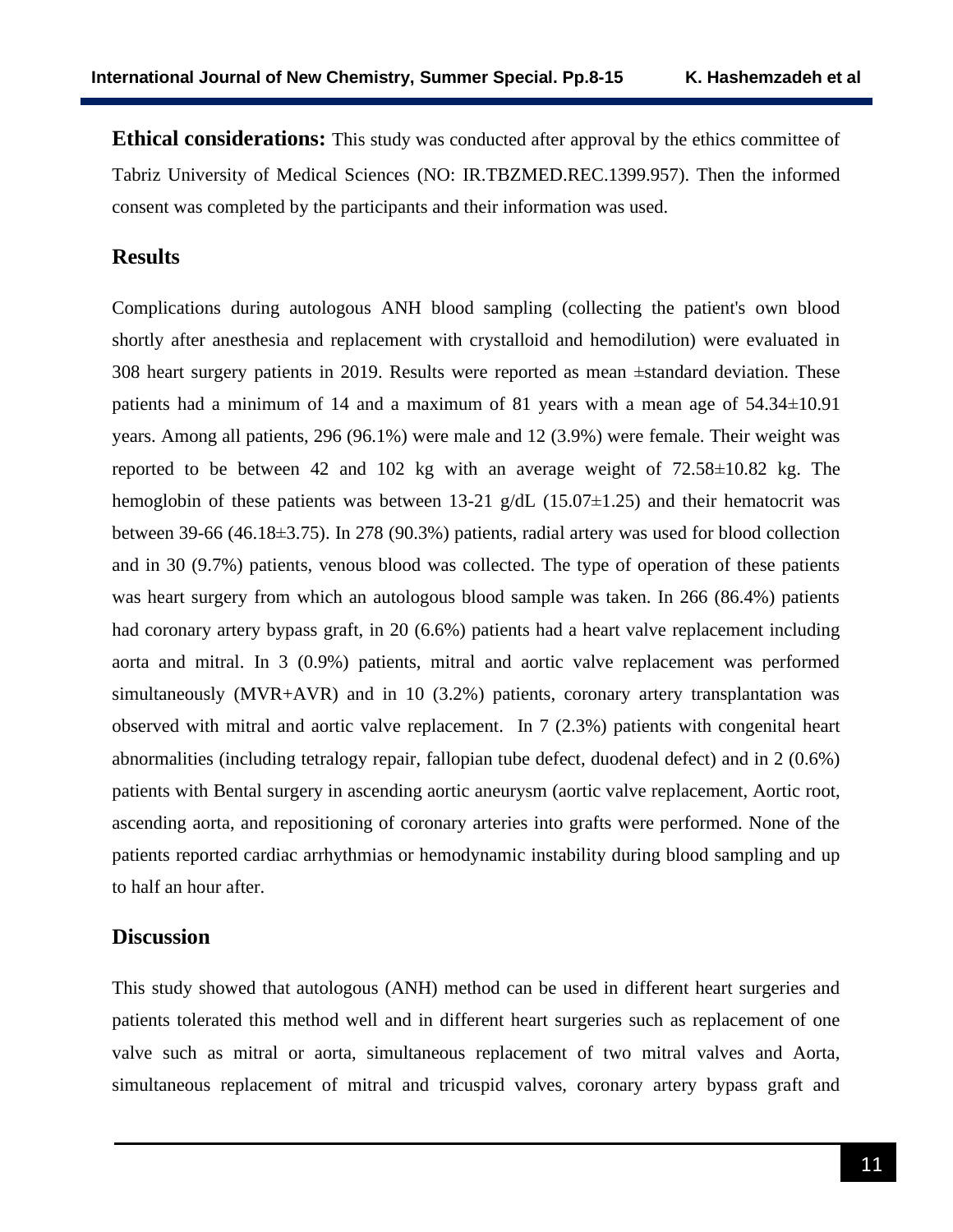simultaneous aortic valve replacement by coronary artery graft, simultaneous mitral valve and coronary artery bypass graft replacement, and even aortic valve replacement and ascending aortic root and coronary artery bypass grafting [7] The autologous ANH method was used and the patients tolerated this method well and no arrhythmias such as atrial fibrillation rhythm and abnormal ventricular beat and unstable hemodynamics were seen in them and the patients did not suffer from acute complications [8, 13]. ANH is a proven method of reducing the need for blood transfusions in heart surgery. Although the extent to which ANH reduces the use of blood products and its consequences are not yet generally agreed upon by physicians, in a study, researchers stated that less blood products when using the method [9, 14-16]. ANH autologous is consumed. In this autologous procedure, some red blood cell mass is taken and replaced with colloid or crystalloid or a combination of both, and less blood is lost due to the patient's blood being diluted on the surgical site. This method is fully approved by the Association of Anesthesiologists. Autologous ANH blood can be used to prevent the transmission of infectious diseases and hemolytic reactions. Cardiac surgery is responsible for approximately 20% of allogeneic blood transfusions. However, with the understanding of transfusion physiology and the reduction of blood transfusion threshold and the use of antifibrinolytics and autologous blood transfusion in heart surgery, a reduction in this rate has been observed [10, 17-19]. In a study at a very large hospital in the United States, this autologous procedure was performed on patients with coronary artery bypass graft surgery, and blood consumption was lower in this group than in the control group [11, 20-23]. In a study, researchers found that heart valve patients were less tolerant of other autologous procedures than other patients, but patients tolerated the autologous ANH method well by changing the mitral valve (with hemoglobin  $10.3\pm4.3$  g/dl). Some studies have reported this autologous method as contraindication in aortic valve stenosis due to decreased cardiovascular reserve with myocardial hypertrophy. However, researchers have shown that this autologous procedure can also be performed safely in aortic stenosis if the heart is functioning properly [12, 24-26]. In a postoperative ANH study on CABG patients, their hemodynamic status was assessed. Within five minutes, the heart rate did not increase, but twenty minutes later, it decreased. In both groups, five patients needed an intra-aortic pump balloon for hemodynamic support, but in the present study, there was no report of an intra-aortic pump balloon requirement [13, 27-30].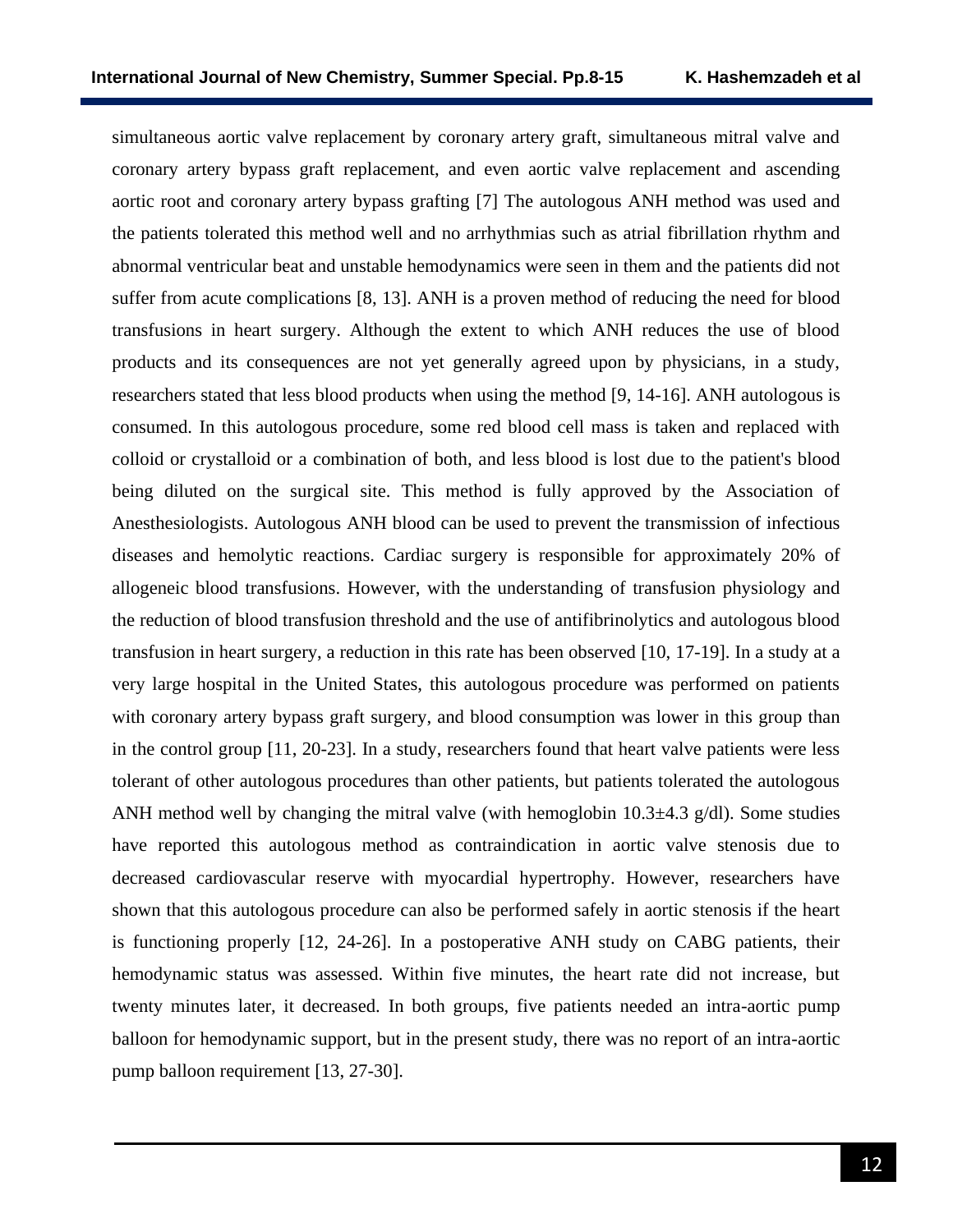# **Conclusion**

According to the present study, none of the patients showed cardiac arrhythmia or hemodynamic instability during blood sampling and up to half an hour after it, so autologous ANH transfusion for cardiac surgery patients (coronary artery bypass graft and valve replacement) in this Research was a safe way. Therefore, it is suggested that in future studies, considering the control group, the complications and the amount of allogeneic blood consumption in the two groups be compared.

### **References**

- 1. K. Solo, S. Lavi, C. Kabali, G. N. Levine, A. Kulik, A. A. John-Baptiste, S. E. Fremes, J. Martin, J. W. Eikelboom, M. Ruel, bmj., 367(2019)
- 2. K. Hashemzadeh, M. Dehdilani, M. K. Gol, Int J Womens Health Reprod Sci., 9:69(2021)
- 3. A. Tzoumas, S. Giannopoulos, P. Texakalidis, N. Charisis, T. Machinis, G. J. Koullias, Annals of Vascular Surgery., 63:427(2020)
- 4. W. Wang, X. Zhou, X. Liao, B. Liu, H. Yu, Journal of anesthesia ., 33:543(2019)
- 5. M. Dehdilani, M. K. Gol, K. Hashemzadeh, Crescent Journal of Medical and Biological Sciences., 6:350(2019)
- 6. M. Jannati, M. R. Navaei, L. G. Ronizi, Journal of Family Medicine and Primary Care., 8:2768(2019)
- 7. K. Hashemzadeh, M. Dehdilani, M. K. Gol, International Journal of Women's Health and Reproduction Sciences., 8:406(2020)
- 8. M. Correa-Rodríguez, M. Abu Ejheisheh, N. Suleiman-Martos, M. J. Membrive-Jiménez, A. Velando-Soriano, J. Schmidt-RioValle, J. L. Gómez-Urquiza, Journal of clinical medicine., 9: 909(2020)
- 9. K. Hashemzadeh, M. Dehdilani, M. K. Gol, Crescent Journal of Medical and Biological Sciences., 5: 517(2019)
- 10. K. Kodia, S. Patel, M. P. Weber, J. G. Luc, J. H. Choi, E. J. Maynes, S.-S. A. Rizvi, D. P. Horan, H. T. Massey, J. W. Entwistle, Annals of cardiothoracic surgery., 7: 586(2018)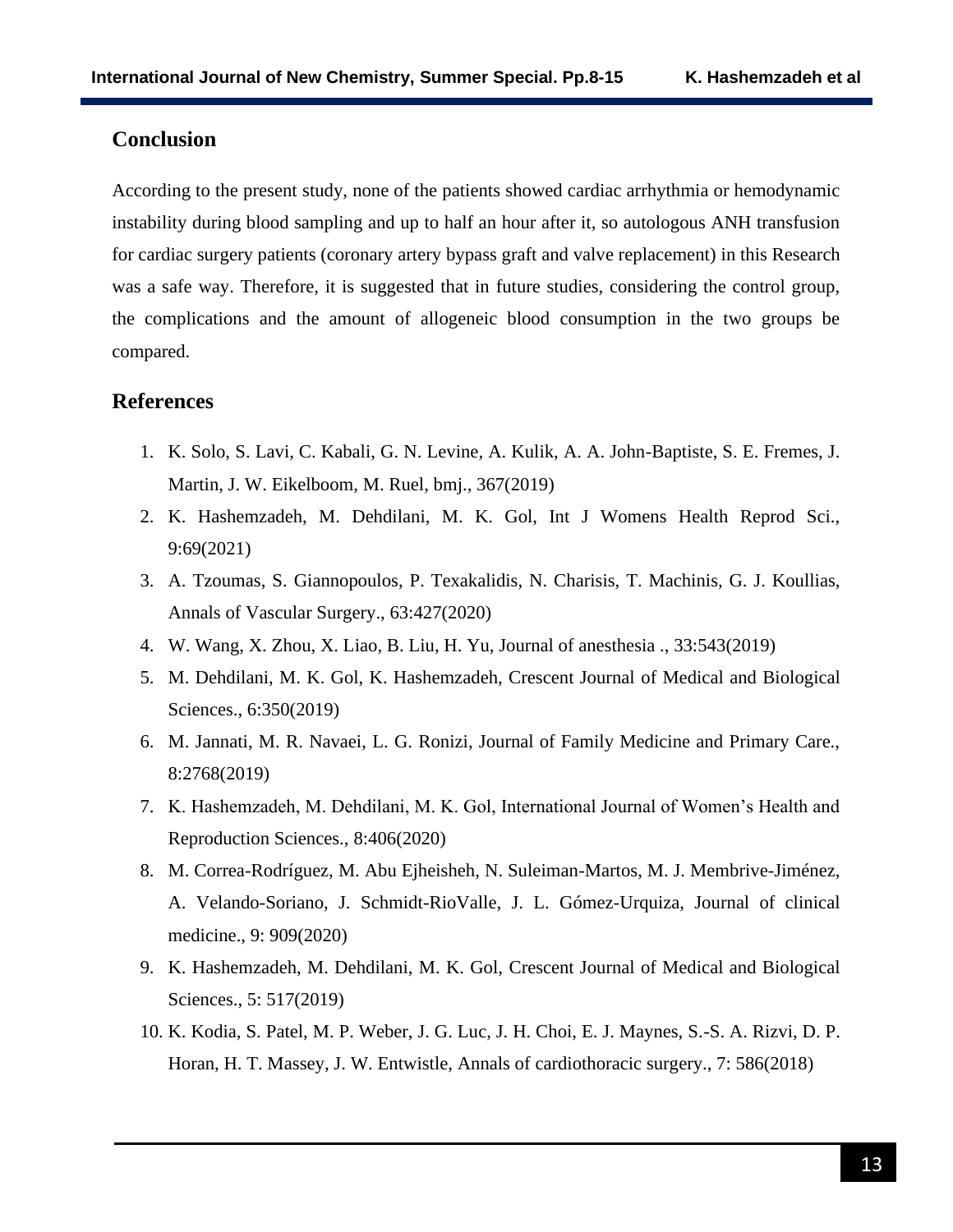- 11. C. Spadaccio, D. Glineur, E. Barbato, A. Di Franco, K. G. Oldroyd, G. Biondi-Zoccai, F. Crea, S. E. Fremes, D. J. Angiolillo, M. Gaudino, Cardiovascular Interventions**.,** 13:1086(2020)
- 12. K. Wadey, J. Lopes, M. Bendeck, S. George, Cardiovascular research**.,** 114: 601(2018)
- 13. S. M. A. Hussain, A. Harky, International Journal of Medical Reviews**.,** 6: 1(2019)
- 14. A. Samimi, A. Bagheri, S. Dokhani, S. Azizkhani, E. Godini, International Journal of Basic & Applied Sciences 2:291 (2013)
- 15. R. Alimoradzadeh, H. Mirmiranpour, P. Hashemi, S. Pezeshki, SS. Salehi, Journal of Neurology & Neurophysiology, 10:1 (2019)
- 16. A. Samimi, International Journal of Innovation and Applied Studies 1:1 (2012)
- 17. R. Alimoradzadeh, MA. Abbasi, F. Zabihi, H. Mirmiranpour, Iranian Journal of Ageing, 15:524 (2021)
- 18. F. Zabihi, MA. Abbasi, R. Alimoradzadeh, Annals of the Romanian Society for Cell Biology, 1: 2573 (2019)
- 19. R. Alimoradzadeh, MA. Abbasi, F. Zabihi, H. Mirmiranpour, Iranian Journal of Ageing, 15:8 (2021)
- 20. A. Samimi, Journal of Engineering in Industrial Research 2:71 (2021)
- 21. S. Khosravaniardakani, Int J Med Invest 11:1 (2022)
- 22. S. Khosravani, F. Handjani, R. Alimohammadi, N. Saki, International Scholarly Research Notices. 2017 (2017)
- 23. M. Faramarzi, M. Tale, S. Khosravaniardakani, S. Roosta, A. Faramarzi, Iranian Journal of Otorhinolaryngology  $33:143$  (2021)
- 24. S. Khosravaniardakani S. Int J Med Invest 11:1 (2022)
- 25. A. Samimi, Advanced Journal of Chemistry-Section A 4: 206 (2021)
- 26. R. Alimoradzadeh, H. Mirmiranpour, P. Hashemi, S. Pezeshki, S.S. Salehi, J. Neurology Neurophys., 10:1 (2019)
- 27. R. Alimoradzadeh, M. Mokhtare, S. Agah, Iran. J. Age., 12:78 (2017)
- 28. A. Samimi, A. Bagheri, S. Dokhani, S. Azizkhani, E. Godini, Intl J Inno Appl Stud 3:1086 (2013)
- 29. S. Etemadi, B. Mahmoodiyeh, S. Rajabi, A. Kamali, M.M. fard, Ann. Romanian Soc. Cell Biol., 25:2417 (2021)